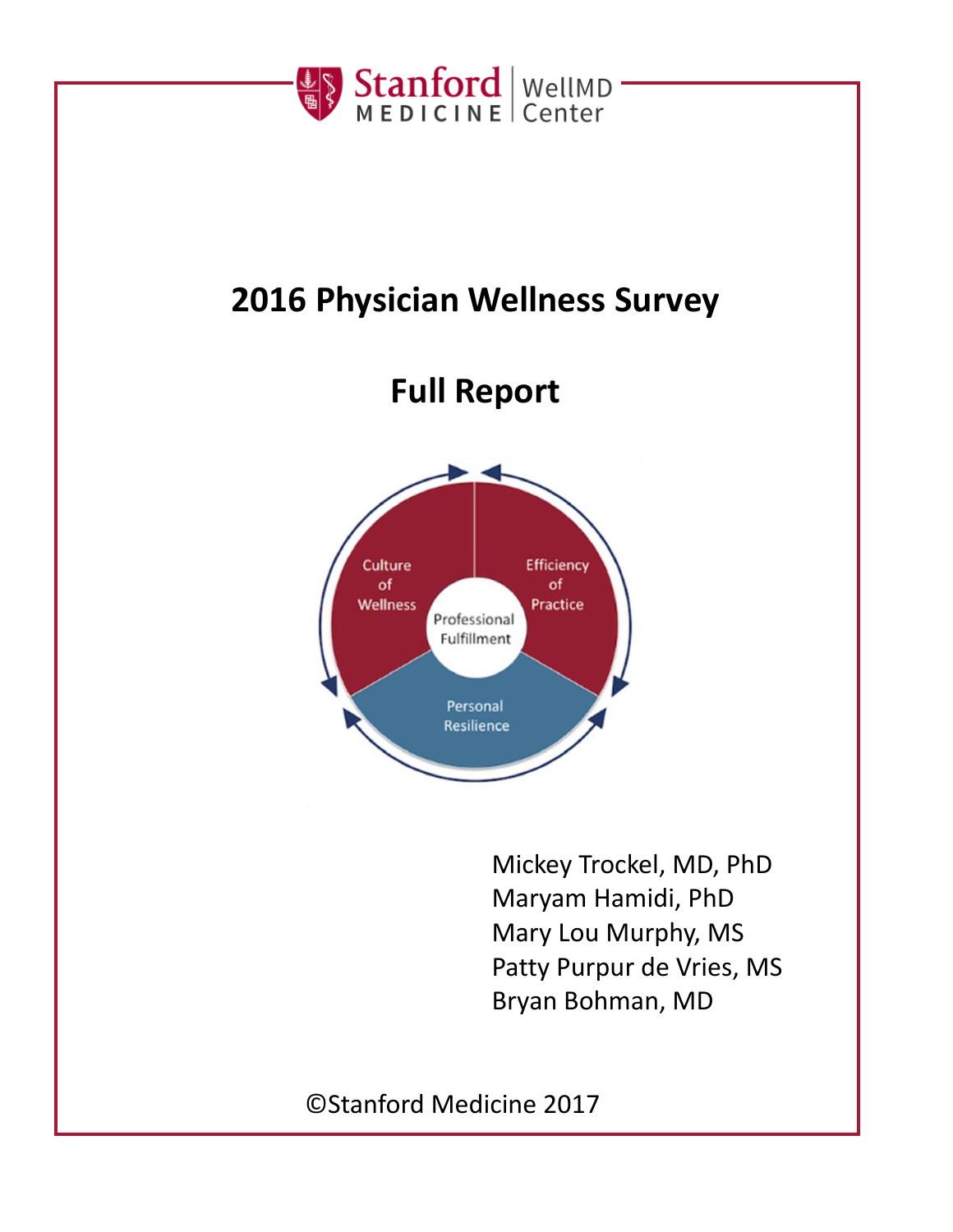# **The 2016 Physician Wellness Survey Results: Stanford University Hospital and Lucile Packard Children's Hospital Medical Staff**

## **Background**

The Stanford Physician Wellness Committee conducted the Physician Wellness Survey from October 3rd, 2016 to November 23<sup>rd</sup>, 2016. The survey was completed by 1281 out of 2392 (54% response rate) Stanford-affiliated physicians with active clinical status.

The purpose of this report is to inform you of the results of the 2016 survey, compare them with the 2013 survey results, and outline follow-up action plans to promote physician wellness, based on these survey findings.

## **Definitions**

**Professional Fulfillment:** Happiness or meaningfulness, selfworth, self-efficacy, and satisfaction at work.

**Burnout:** Emotional exhaustion and interpersonal disengagement.

**Culture of Wellness:** Organizational work environment, values and behaviors that promote self-care, personal and professional growth, and compassion for ourselves, our colleagues and our patients.

**Efficiency of Practice:** Workplace systems, processes, and practices that promote safety, quality, effectiveness, positive patient and colleague interactions, and work-life balance.

**Personal Resilience:** Individual skills, behaviors, and attitudes that contribute to physical, emotional, and professional wellbeing.

**Perceived Support from Leadership:** Developed by Shanafelt et al, this is a scale with actionable items designed to assess specific aspects of leadership associated with professional satisfaction. [1](#page-7-0)

# Key Survey Findings

- 34% reported one or more symptom of burnout such as emotional or physical exhaustion.
- 17% reported high professional fulfillment and **44% of reported professional fulfillment.**
- Female physicians reported higher burnout rates than male physicians (39% vs 28%) and lower rates of professional fulfillment (37 vs 51%).
- Mirroring national trends, Stanford doctors responding to 2013 and 2016 surveys had increased burnout and decreased professional fulfillment.
- The strongest determinants of burnout were two personal resilience factors: low self-compassion and sleep-related impairment.
- Culture of wellness factors were the strongest determinants of professional fulfilment and included perceived appreciation, personal/organization values alignment, and peer supportiveness, all of which were associated with perceived Support from Leadership.
- Experience with efficiency of the electronic medical record predicted modest but significant variance in professional fulfillment and burnout.
- Over 60% of physicians rated potential organizational strategies as very or extremely helpful, with leadership development strategies and involving physicians in clinical practice improvement solutions receiving the highest rankings.
- Highest rated preferred personal resilience strategies were free conveniently located food and positive psychology to promote compassionate growth-mindset.

# Significance and Objectives of the Physician Wellness Survey

Physicians strive to improve the health and quality of life of their patients. While physicians' professional wellness is increasingly recognized as an important component of good health care[,](#page-7-1)<sup>2</sup> there is evidence that the prevalence of physician burnout is increasing over time in the U[S](#page-7-2)  $3$  which may negatively impact patient care.<sup>[4,](#page-7-3)[5](#page-7-4)</sup> Conversely, high professional wellness in physicians is associated with better quality of patient care. 6 

The work of the Stanford Physician Wellness Committee is founded on the premise that advancing wellness and quality of life for physicians and for patients are synergistic goals. Thus, the Stanford Physician Wellness Survey has been designed to 1) assess burnout and its determinants, 2) assess professional fulfillment and its determinants, 3) identify gaps in current efforts to increase professional fulfillment and to obtain direct feedback from physicians on ways to improve their wellness. The Stanford Physician Wellness Committee will use the survey results to inform Stanford leaders about current status of physician wellness and to help university, department, and medical center leadership develop, implement, and evaluate interventions to improve professional fulfillment of physicians at Stanford.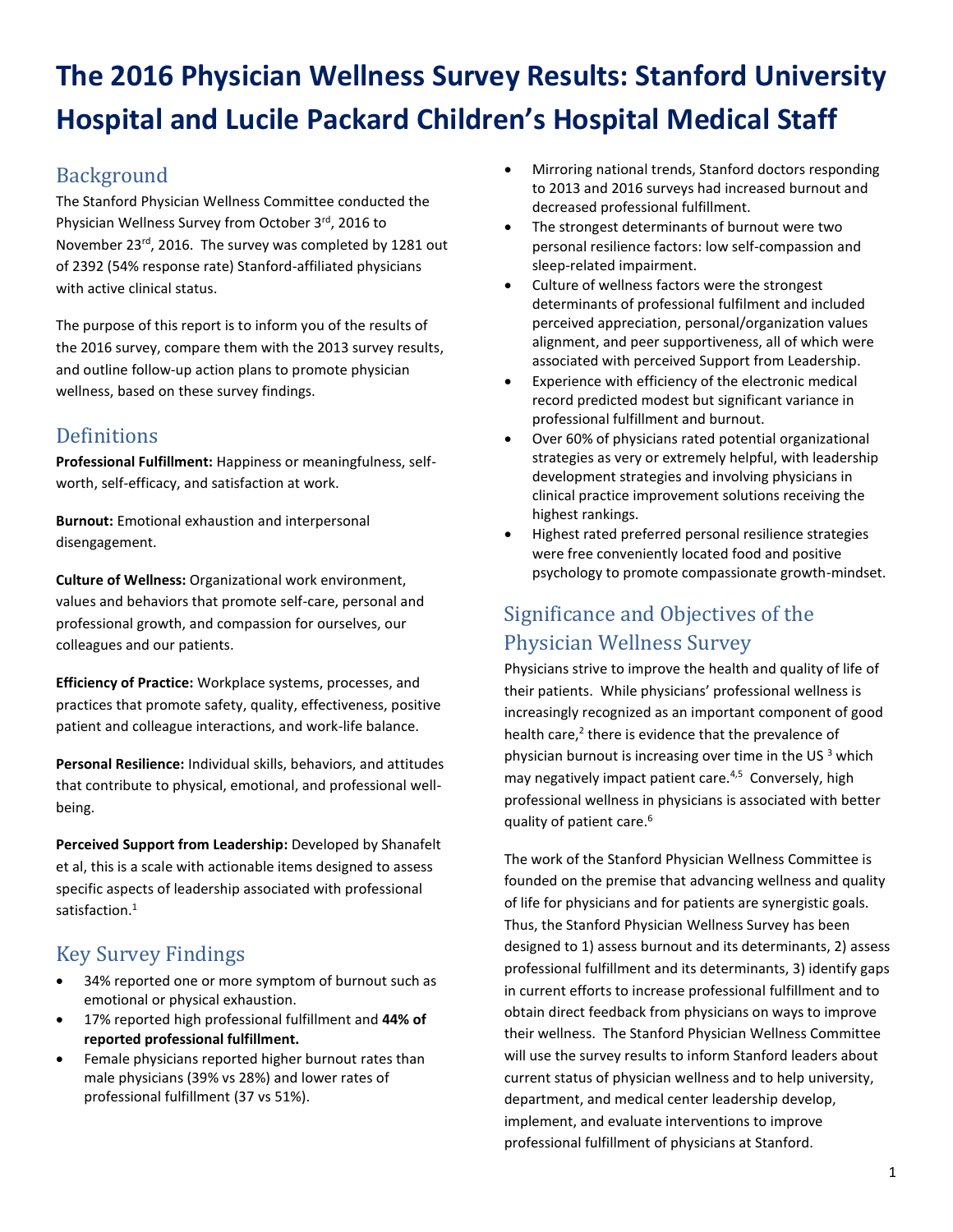Below we present the results of the 2016 Stanford Physician Wellness Survey, starting with self-reported burnout to compare our results with national data, followed by professional fulfillment and then our expanded definition of physicians' professional fulfillment.

# The Stanford Physician Wellness Model Domains Measurements



### **Culture of Wellness**

- Perceived Appreciation
- Personal/Organization Values Alignment
- **Peer Supportiveness**
- **Perceived Support from Leadership**
- Control of Schedule

#### **Efficiency of Practice**

- Efficiency of the Electronic Medical Record (EHR)
- **Perceived Negative EHR Experience**

### **Personal Resilience**

- Self-Compassion
- Sleep-Related Impairment
- Meaningfulness of Clinical Work

## **Results**

## Burnout

In 2016, a significant portion (34%) of Stanford affiliated physicians, report one or more symptoms of burnout. Figure 1 shows percentage of physicians by faculty line and gender who, based on their own definition of burnout, reported one or more symptom of burnout such as physical and emotional exhaustion. Overall, female physicians experienced significantly higher burnout rates than male physicians (39%

versus 28%). Figure 2 compares the physicians' 2013 and 2016 self-reported burnout rates among the 265 physicians who provided this data at both time points.

## Determinants of burnout

### Culture of wellness

Perceived appreciation (OR = 0.46; 95% CI =0.38-0.56), control of schedule (OR =  $0.60$ ;  $95%$  CI=  $0.50-0.73$ ) and peer support (OR = 0.70; 95% CI =0.60-0.83), are significant independent predictors of lower odds of burnout, after adjusting for age category, self-identified race, gender, and work hours.

## Figure 1: Physicians reporting burnout, by faculty line and gender, 2016



In a separate model, each average item Likert scale point increase (on a five-point scale) in perceived Support from Leadership was associated with 43% lower odds of selfreported burnout (OR = 0.57; 95% CI= 0.49-0.66) after adjusting for age category, self-identified race, gender, and work hours.

#### *Figure 2: Self-reported burnout in 2013 and 2016 (n = 265)*

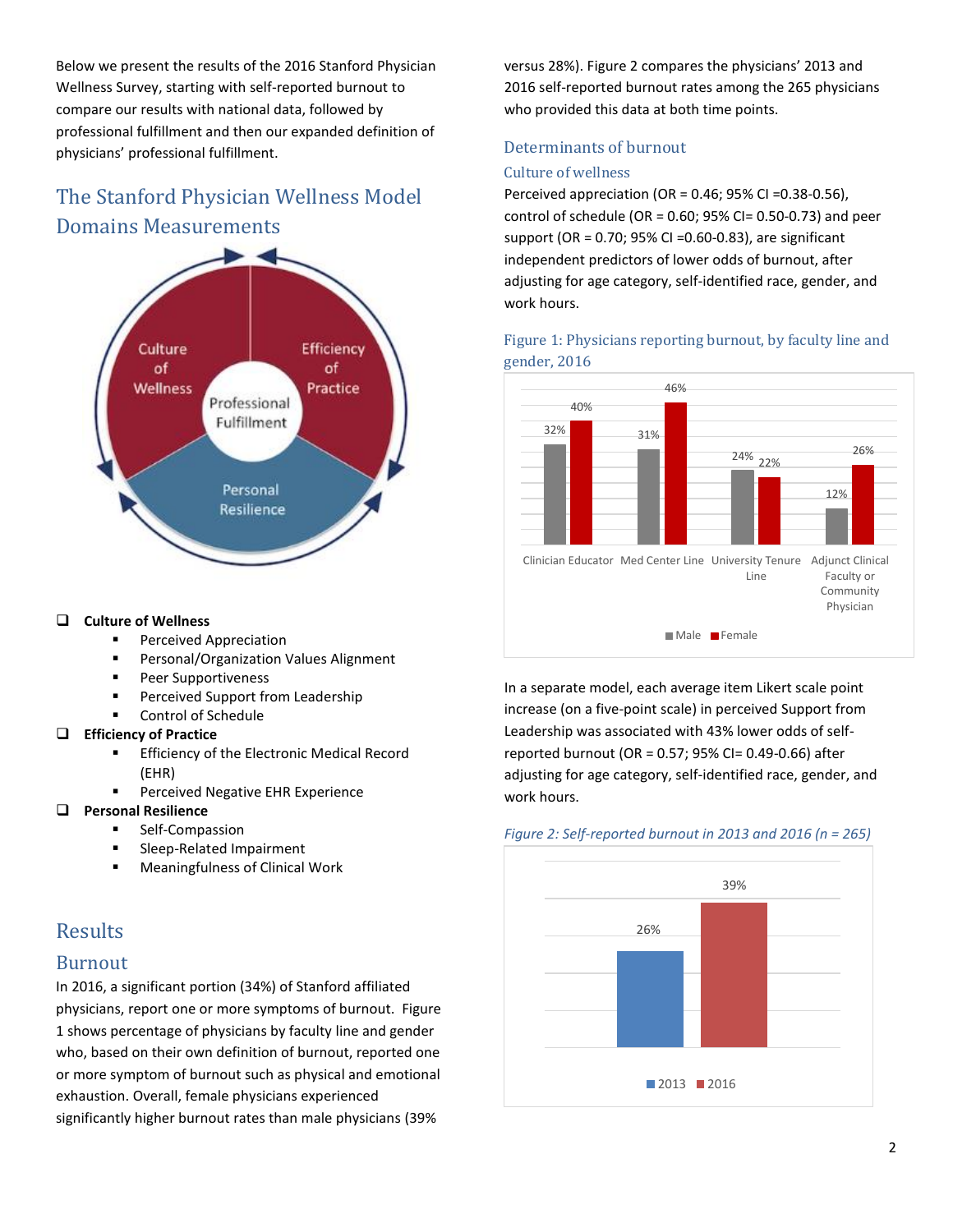## *Efficiency of practice*

Each average item Likert scale point increase (on a five-point scale) in perceived negative EHR experience is associated with 43% increased odds of self-reported burnout (OR = 1.43; 95% CI =1.25-1.63) after adjusting for age category, selfidentified race, gender, and work hours.

#### *Personal resilience*

The strongest personal resilience domain predictor of burnout was lack of self-compassion, followed by sleeprelated impairment and meaningfulness of clinical work. each average item Likert scale point increase (on a five-point scale) in lack of self-compassion and sleep-related impairment was associated with 191% (OR = 2.91; 95% CI=2.31-3.66) and 133% (OR = 2.33; 95% CI=1.90-2.85) greater odds of selfreported burnout respectively. Each average item Likert scale point increase (on a five-point scale) in meaningfulness of clinical care was associated with 19% (OR = 0.81; 95% CI=0.66-0.99) lower odds of burnout. Figure 3 compares percentage of physicians reporting burnout by quartile of self-compassion.



#### *Figure 3: Prevalence of burnout by self-compassion*

## Professional Fulfillment

In 2016, 17% of Stanford affiliated physicians reported high professional fulfillment. Professional fulfillment was assessed with a four-item scale assessing happiness, self-worth, selfefficacy, and satisfaction at work, with five point Likert scale response options from "not at all true" to "completely true." High professional fulfillment was defined as an average item score of 3.5 out of 4 or higher. Figure 4 shows the percentage of physicians in each faculty track with high professional fulfillment. Female physicians experienced significantly less high professional fulfillment than male physicians (13% versus

## 20%), and clinical educators as a whole reported the lowest rates of professional fulfillment.

## *Figure 4: High professional fulfillment, by faculty line and gender, 2016*



Figure 5 compares the mean high professional fulfillment scores in 2013 to 2016, among the 271 physicians who provided this data at both time points.



*Figure 5: High professional fulfillment in 2013 and 2016 (n = 271)*

Below, we present assessment results for professional fullfilement defined as an average scale item score of 3 out of 4 or higher. Using this updated definition, in 2016, 44% of Stanford affiliated physicians reported professional fulfillment. This 2016 report presents results for both "*high professional fulfillment*" and "*professional fulfillment*" to allow for comparison with the 2013 Stanford Physicain Wellness report which focused on "high professional fulfillment." Future reports will maintain consistency by using the new standardized dicotomization of "professional fulfillment" defined by a score of 3.0 or higher on a 0 to 4 point scale.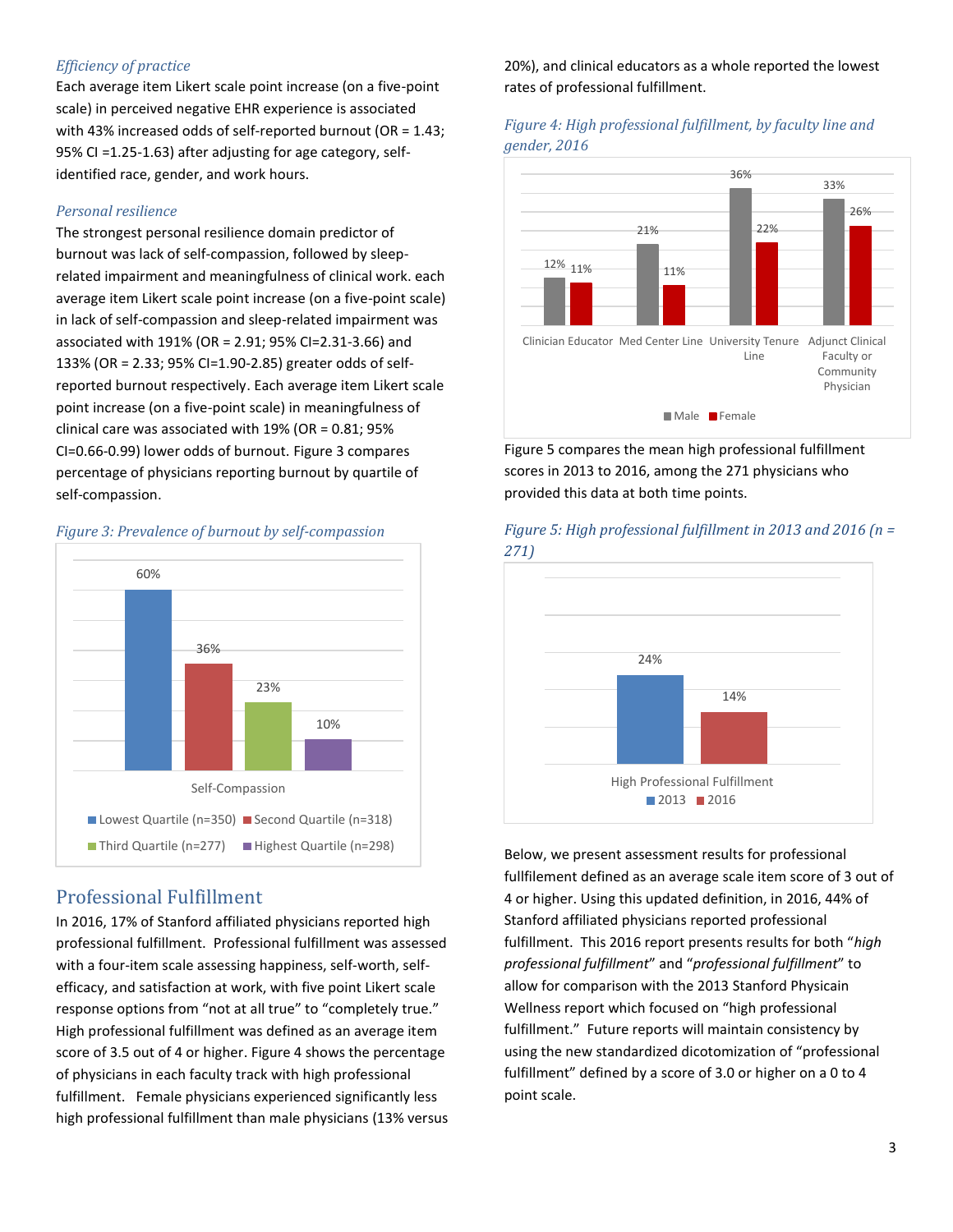#### *Figure 6: Professional fulfillment by gender, 2016*



*Figure 7: Professional fulfillment by faculty line and gender, 2016*



*Figure 8: Professional fulfillment in 2013 and 2016 (n = 271)*



## Determinants of Professional Fulfillment *Culture of wellness*

Multivariate linear regression results indicate higher professional fulfillment is associated with higher perceived

appreciation (β = 0.34; p < 0.0001), personal/organizational values alignment ( $β = 0.27$ ;  $p < 0.0001$ ), and peer support ( $β =$  0.15; p < 0.0001) after adjusting for age category, selfidentified race, gender, and work hours (model  $R^2 = 0.44$ ).

We also assessed the association between perceived Support from Leadership and professional fulfillment in multivariate linear regression adjusting for age category, self-identified race, gender, and work hours (model  $R^2 = 0.17$ ). Higher fulfillment is associated with higher perceived Support from Leadership ( $β = 0.35$ ;  $p < 0.0001$ ). Figure 6 shows percentage of physicians with professional fulfillment by quartile of Support from Leadership.





#### *Efficiency of practice*

Multivariate linear regression results indicate higher professional fulfillment is associated with higher perception of EHR helpfulness (β = 0.25; p < 0.0001) after adjusting for age category, self-identified race, gender, and work hours (model  $R^2 = 0.11$ ).

#### *Personal resilience*

Multivariate linear regression results indicate higher professional fulfillment is associated with higher meaningfulness of clinical care ( $\beta$  = 0.31; p < 0.0001), higher self-compassion ( $\beta$  = 0.22; p < 0.0001), and lower sleeprelated impairment ( $β = -0.16$ ;  $p < 0.0001$ ) after adjusting for age category, self-identified race, gender, and work hours (model  $R^2 = 0.27$ ).

## Professional Fulfillment, Expanded Definition

Using an overall professional wellness index for physicians, with professional fulfillment on one end of the spectrum, and burnout defined by emotional exhaustion and interpersonal disengagement on the other end, may help expand the current focus on the high prevalence of burnout. Professional fulfillment is a higher aspiration than mere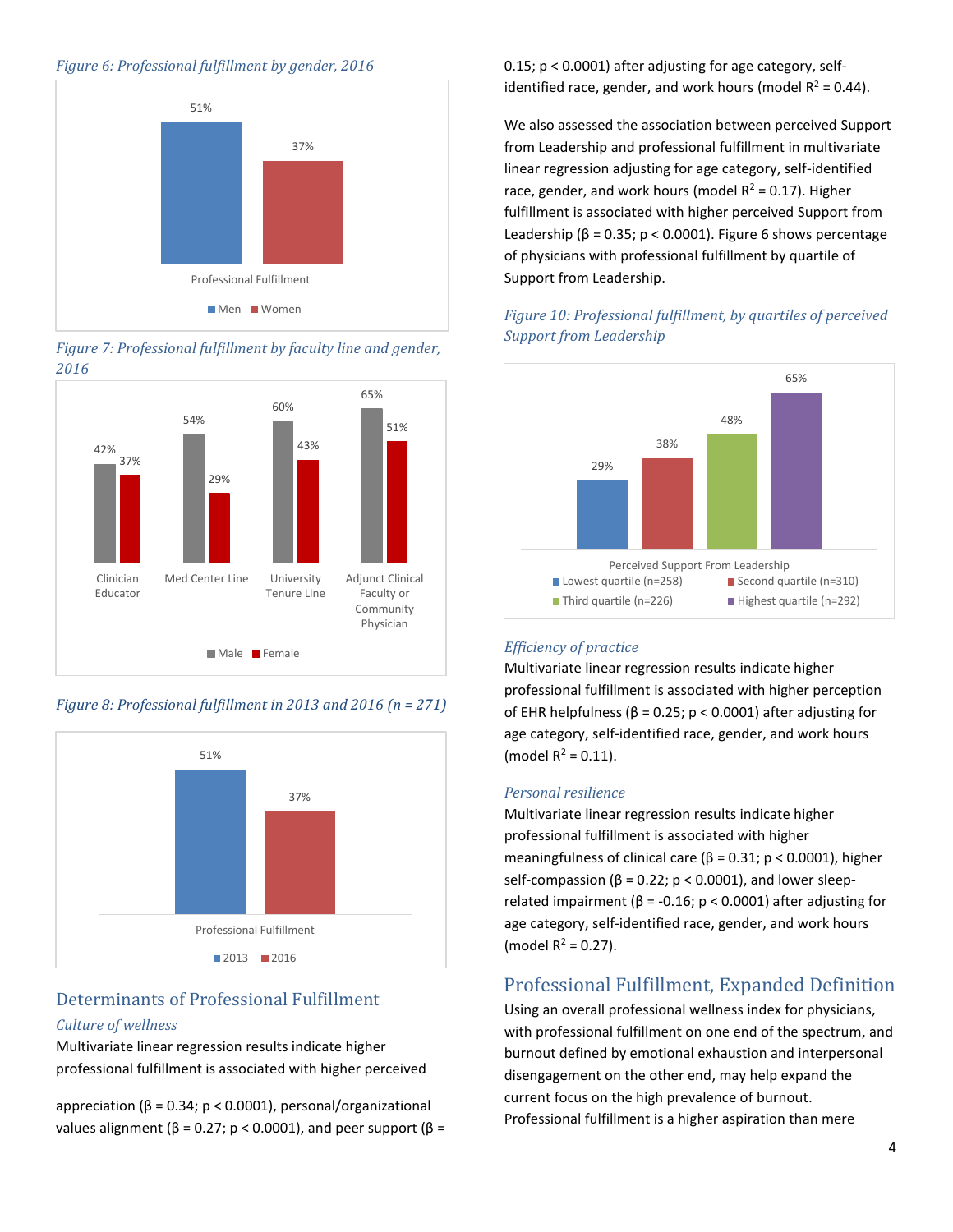prevention of burnout. This index has the potential to measure the effectiveness of intervention strategies designed to promote professional fulfillment as well as those designed to reduce burnout. This combined scale (index) includes all 6 professional fulfillment items coupled with the 9 reverse scored Stanford burnout items (4 emotional exhaustion items and 5 interpersonal disengagement items). We found that this scale has high overall internal consistency ( $\alpha$  = 0.93) and as intended provides an overall target for physician wellness, which we consider an expanded definition of professional fulfillment. Furthermore, we found that a regression model including Culture of Wellness, Efficiency of Practice and Personal Resilience factors, controlling for age category, selfidentified race, gender, and work hours, explained most (61%) of the variance in our expanded professional fulfillment index.

The correlation analysis depicted in Figure 7 identifies Support from Leadership as an actionable strategy for improving professional fulfillment (expanded definition). Perceived appreciation, personal/organizational values alignment, and peer support account for 40% of the variance in professional fulfillment index scores. Perceived Support from Leadership correlates with all three of these proximal determinants of professional fulfillment. After controlling for the effects of these proximal determinants of professional fulfillment, the direct effect of Support from Leadership on professional fulfillment was not statistically significant. These correlations are consistent with the hypothesis that improved Support from Leadership may increase professional fulfillment by increasing perceived appreciation, values alignment, and perceived peer support.

## *Figure 11: Effect of leadership on fulfillment (expanded definition), mediated through culture of wellness variables*



## Wellness Strategies Rated by Physicians

Over 900 of physicians (70% of survey respondents; 38% of all invited Stanford affiliated physicians) responded to the optional section of the survey that asked them to rate the helpfulness of possible wellness strategies. The results are provided in figures below.

The two highest rated wellness strategies queried were: "Strategies to promote leadership traits associated with improved professional satisfaction" and "Clear recognition and support of importance of physician wellness from leaders." These potential strategies were rated "very helpful" or "extremely helpful" by the majority (69% and 67%, respectively) of physicians. Among efficiency of practice strategies, those that involve physicians in improvement solutions were rated highly. Conveniently located quality food was the highest rated personal resilience domain strategy, followed by use of positive psychology to promote compassionate growth-mindset (Figures 8, 9, 10).



#### Figure 13. Efficiency of practice strategies rated highly

One-on-one EPIC coaching Improved EPIC rapid-response help Documentation assistance (e.g. scribes) Physician involvement in decisions regarding support staff Empower physicians to re-engineeer clinical process and flows

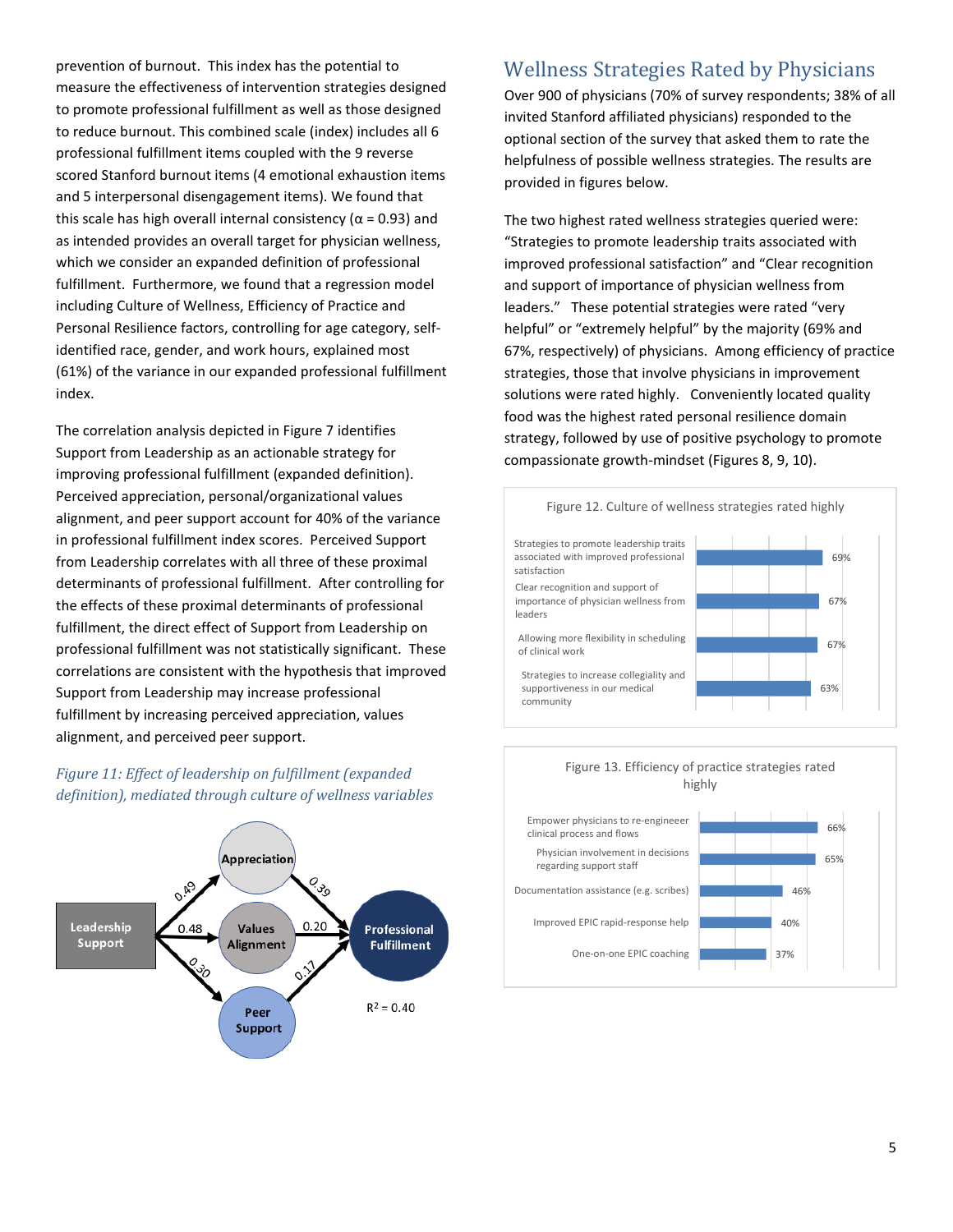Figure 14. Personal resilience strategies rated highly



## Discussion Points

Results from this survey are consistent with existing literature on physician burnout and professional fulfillment. National trends, indicating recent increase in physician burnout (from 46% in 2011 to 54% in 2014),<sup>[3](#page-7-2)</sup> were also observed at Stanford, with a greater portion reporting symptoms of burnout and fewer reporting high professional fulfillment in 2016 compared to 2013.

Stanford physician wellness survey data and similar national data rely on self-report, which may introduce some bias and may reflect greater awareness of burnout and concomitant willingness to disclose burnout symptoms. On the other hand, increased regulation including implementation of federally mandated "meaningful use" of the electronic medical record coupled with greater accountability to meet clinical targets has increased demands on physicians while simultaneously attenuating physician autonomy and associated professional control. These factors may explain actual national and local increase in physician burnout. In any case, data linking burnout versus professional fulfillment to salient outcomes among physicians and the patients they care for warrant attention. It is also time to apply the best methods we can collectively derive to improve physician wellness at Stanford and to assist other institutions in their efforts to do likewise.

# Empirically Guided Plan to Improve Physicians' Professional Fulfillment

#### *Improving the culture of wellness*

The results of our analysis point to the value of appreciation, mission alignment, and peer support as significant correlates of professional fulfillment and low burnout, as well as Support from Leadership. These findings are consistent with physicians' ratings of wellness strategies, which also suggest

that focusing on Support from Leadership strategies are promising.

WellMD Center personnel will be offering department leadership direct survey feedback on ratings they received from faculty working in their departments. This feedback will provide opportunities for action indicated by the specific Support from Leadership strategies included in the Support from Leadership scale[.](#page-7-0) $<sup>1</sup>$  The Center will also explore specific</sup> areas of support needed for women physicians and the clinical educator line.

In addition, as control is a known significant factor in burnout, and our survey revealed that highly rated strategies included involving physicians more in clinical processes and decisionmaking, we will be collaborating with hospital administrators to explore this opportunity for improving physician engagement and patient outcomes.

## *Improving efficiency of practice*

Contrary to our expectations, the Electronic Health Record experience accounted for significant but relatively small portion of variance in professional fulfillment and burnout. On the other hand, initial analysis of qualitative survey comments suggest lack of time is the most prevalent concern among respondents and may be a contributing factor to burnout.

It may be that Efficiency of Practice strategies not assessed by survey measures such as improved communication and team sharing of clerical tasks may be more promising strategies for improving physician wellness. Existing literature suggests that structural interventions including improved clinical work processes result in reduced burnout. <sup>[8,](#page-7-6)[9](#page-7-7)</sup>

## *Improving personal resilience*

Organizational strategies are paramount in addressing physician wellness. National data indicating more than half of phy[s](#page-7-2)icians<sup>3</sup> are reporting significant burnout should quell any disparaging attribution of this pervasive problem to individual physician character flaw or other personal weakness. On the other hand, we have seen marked improvements in wellness scores among those who have elected to complete WellMD Center sponsored mindfulness or compassion cultivation trainings. This evaluation finding is consistent with research indicating interventions that promote mindfulness, stress reduction, and self-care in physicians reduce burnout. [8-11](#page-7-6)

Individual physicians have great capacity to change themselves and contribute to change in their work environment—even during challenging times. Our goals are